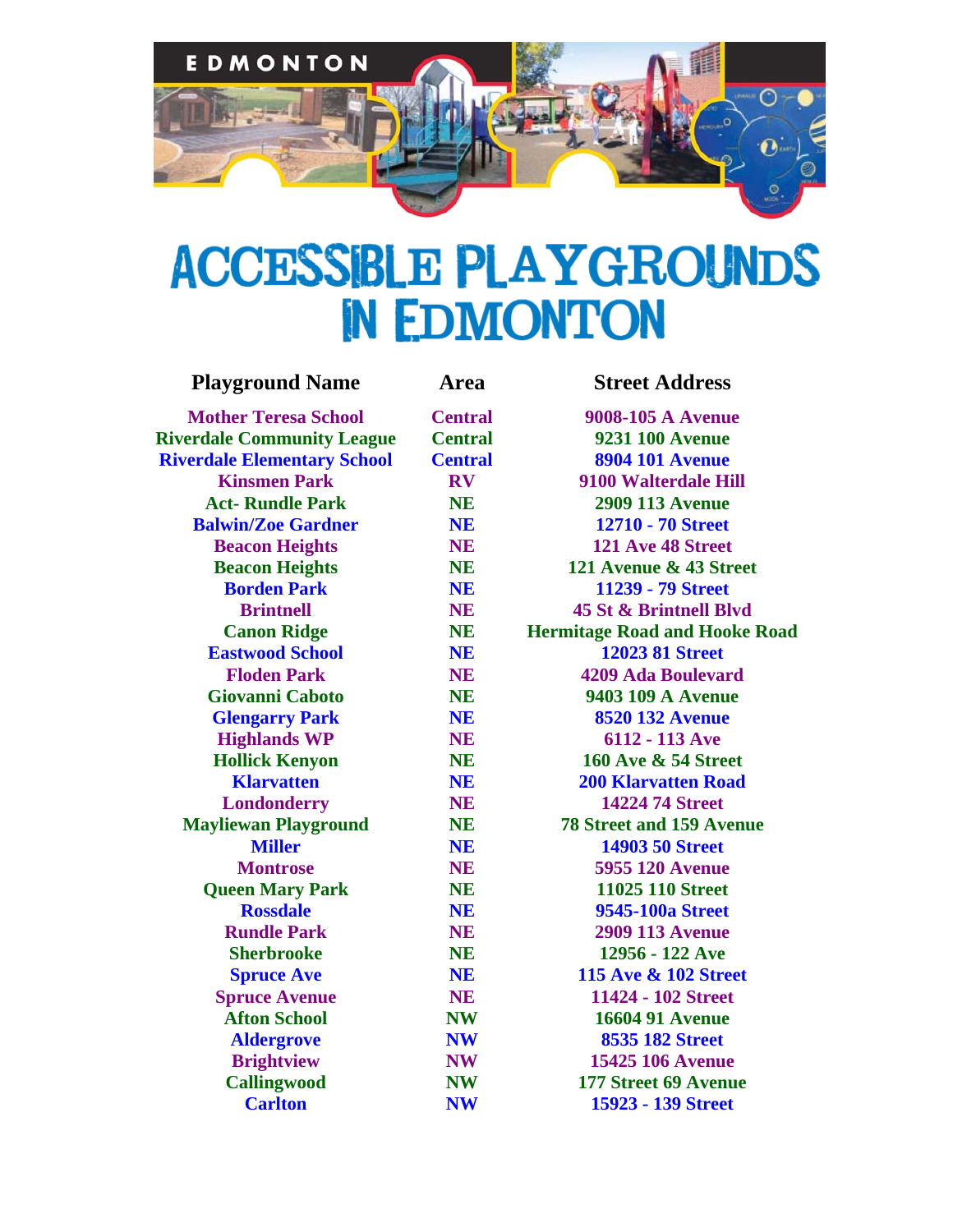| <b>Castledowns Park</b>             | NW        | 115 Street and 153 Avenue               |
|-------------------------------------|-----------|-----------------------------------------|
| <b>Chambery Elsinore</b>            | <b>NW</b> | <b>17604 104 Street</b>                 |
| <b>Glastonbury</b>                  | <b>NW</b> | <b>1101 Grantham Drive</b>              |
| <b>Glenora</b>                      | <b>NW</b> | <b>10410 136 Street</b>                 |
| <b>Grovenor</b>                     | <b>NW</b> | 14325-104 Avenue                        |
| <b>Hudson</b>                       | <b>NW</b> | <b>13625 Cumberland Road</b>            |
| <b>John Devoldere</b>               | <b>NW</b> | <b>16415 83 Avenue</b>                  |
| Lymburn                             | <b>NW</b> | 18710 - 72 Ave                          |
| <b>Oleskiw</b>                      | <b>NW</b> | <b>Wanyandi Road &amp; Wolf Ridge W</b> |
| <b>Oxford</b>                       | <b>NW</b> | <b>13040 155 Avenue</b>                 |
| <b>Parkview</b>                     | <b>NW</b> | 9135 146 Street                         |
| <b>Prince Charles</b>               | <b>NW</b> | <b>12449 121 Avenue</b>                 |
| <b>Rio Terrace Playground</b>       | <b>NW</b> | <b>15504 76 Avenue</b>                  |
| <b>Rosslyn</b>                      | <b>NW</b> | <b>11015 34 Avenue</b>                  |
| <b>St. Martha Playground</b>        | <b>NW</b> | <b>17506 - 76 Avenue</b>                |
| <b>Suder Greens</b>                 | <b>NW</b> | <b>213 Suder Greens Dr</b>              |
| <b>Summerlea</b>                    | <b>NW</b> | <b>9020 175 Street</b>                  |
| <b>Wedgewood Heights</b>            | <b>NW</b> | <b>1003 Wedgewood Blvd</b>              |
| <b>Wellington</b>                   | <b>NW</b> | <b>13430 132A Avenue</b>                |
| <b>West Meadowlark</b>              | <b>NW</b> | 9311 165 Street                         |
| <b>Westridge</b>                    | <b>NW</b> | <b>505 Wolf Willow Road</b>             |
| <b>Winterburn School Playground</b> | <b>NW</b> | 9527 Winterburn Road                    |
| Woodcroft                           | <b>NW</b> | 115 Avenue and 139 Street               |
| <b>Aspen Gardens</b>                | <b>SW</b> | 12015 - 39A Ave                         |
| <b>Belgravia</b>                    | <b>SW</b> | <b>11540 73 Avenue</b>                  |
| <b>Blackmud Creek</b>               | <b>SW</b> | 975 Blackmud Creek Crescent             |
| <b>Blackmud Playground</b>          | <b>SW</b> | <b>112 Street 13 Avenue</b>             |
| <b>Brander Gardens</b>              | <b>SW</b> | <b>14815 56 Avenue</b>                  |
| <b>Falconer Park</b>                | <b>SW</b> | <b>1070 Falconer Road</b>               |
| <b>Greenfield</b>                   | <b>SW</b> | <b>3755 114 Street</b>                  |
| <b>Hawrelak Park (east side)</b>    | <b>SW</b> | <b>Southside Groat Bridge</b>           |
| <b>Henderson</b>                    | <b>SW</b> | <b>3408 Riverbend Road</b>              |
| <b>Hodgson</b>                      | <b>SW</b> | <b>503 Hodgson Road</b>                 |
| <b>Lansdowne Community League</b>   | <b>SW</b> | <b>12323 51 Avenue</b>                  |
| <b>Leger Playground</b>             | <b>SW</b> | 750 Leger Way                           |
| <b>MacEwan</b>                      | <b>SW</b> | <b>MacEwan Road &amp; 119 Street</b>    |
| <b>Magrath</b>                      | <b>SW</b> | 243 Magrath Blvd                        |
| <b>McKernan</b>                     | <b>SW</b> | 112 Street, 76 Avenue                   |
| <b>Ogilvie</b>                      | <b>SW</b> | 941 Olgivie Blvd                        |
| <b>Ramsay Heights Park</b>          | <b>SW</b> | <b>44 Avenue &amp; Riverbend Road</b>   |
| <b>Rutherford Park</b>              | <b>SW</b> | <b>11441 Ellerslie Road</b>             |
| <b>Summerside Park</b>              | <b>SW</b> | <b>4110 Savaryn Drive</b>               |
| <b>Terwillegar</b>                  | <b>SW</b> | 2717-Terwillegar Way                    |
| <b>Violet Archer Park</b>           | <b>SW</b> | <b>10920 70 Avenue</b>                  |
| <b>Windsor Park</b>                 | <b>SW</b> | 11840-137 Avenue                        |
| <b>Avonmore</b>                     | SE        | 7902 - 73 Ave                           |
|                                     |           |                                         |

| <b>Castledowns Park</b>       | <b>NW</b> | 115 Street and 153 Avenue                 |
|-------------------------------|-----------|-------------------------------------------|
| <b>Chambery Elsinore</b>      | <b>NW</b> | <b>17604 104 Street</b>                   |
| <b>Glastonbury</b>            | <b>NW</b> | <b>1101 Grantham Drive</b>                |
| <b>Glenora</b>                | <b>NW</b> | <b>10410 136 Street</b>                   |
| <b>Grovenor</b>               | <b>NW</b> | 14325-104 Avenue                          |
| <b>Hudson</b>                 | <b>NW</b> | <b>13625 Cumberland Road</b>              |
| <b>John Devoldere</b>         | <b>NW</b> | <b>16415 83 Avenue</b>                    |
| Lymburn                       | <b>NW</b> | 18710 - 72 Ave                            |
| <b>Oleskiw</b>                | <b>NW</b> | <b>Wanyandi Road &amp; Wolf Ridge Way</b> |
| <b>Oxford</b>                 | <b>NW</b> | <b>13040 155 Avenue</b>                   |
| <b>Parkview</b>               | <b>NW</b> | <b>9135 146 Street</b>                    |
| <b>Prince Charles</b>         | <b>NW</b> | <b>12449 121 Avenue</b>                   |
| <b>Terrace Playground</b>     | <b>NW</b> | <b>15504 76 Avenue</b>                    |
| <b>Rosslyn</b>                | <b>NW</b> | <b>11015 34 Avenue</b>                    |
| <b>Martha Playground</b>      | <b>NW</b> | <b>17506 - 76 Avenue</b>                  |
| <b>Suder Greens</b>           | <b>NW</b> | <b>213 Suder Greens Dr</b>                |
| <b>Summerlea</b>              | <b>NW</b> | <b>9020 175 Street</b>                    |
| <b>Vedgewood Heights</b>      | <b>NW</b> | 1003 Wedgewood Blvd                       |
| <b>Wellington</b>             | <b>NW</b> | <b>13430 132A Avenue</b>                  |
| <b>West Meadowlark</b>        | <b>NW</b> | 9311 165 Street                           |
| <b>Westridge</b>              | <b>NW</b> | <b>505 Wolf Willow Road</b>               |
| <b>burn School Playground</b> | <b>NW</b> | 9527 Winterburn Road                      |
| Woodcroft                     | <b>NW</b> | 115 Avenue and 139 Street                 |
| <b>Aspen Gardens</b>          | <b>SW</b> | 12015 - 39A Ave                           |
| <b>Belgravia</b>              | <b>SW</b> | <b>11540 73 Avenue</b>                    |
| <b>Blackmud Creek</b>         | <b>SW</b> | 975 Blackmud Creek Crescent               |
| ackmud Playground             | <b>SW</b> | <b>112 Street 13 Avenue</b>               |
| <b>Brander Gardens</b>        | <b>SW</b> | <b>14815 56 Avenue</b>                    |
| <b>Falconer Park</b>          | <b>SW</b> | <b>1070 Falconer Road</b>                 |
| <b>Greenfield</b>             | <b>SW</b> | <b>3755 114 Street</b>                    |
| vrelak Park (east side)       | <b>SW</b> | <b>Southside Groat Bridge</b>             |
| <b>Henderson</b>              | <b>SW</b> | <b>3408 Riverbend Road</b>                |
| <b>Hodgson</b>                | <b>SW</b> | <b>503 Hodgson Road</b>                   |
| <b>OWNE Community League</b>  | <b>SW</b> | <b>12323 51 Avenue</b>                    |
| <b>Leger Playground</b>       | <b>SW</b> | 750 Leger Way                             |
| <b>MacEwan</b>                | <b>SW</b> | <b>MacEwan Road &amp; 119 Street</b>      |
| <b>Magrath</b>                | <b>SW</b> | 243 Magrath Blvd                          |
| <b>McKernan</b>               | <b>SW</b> | 112 Street, 76 Avenue                     |
| <b>Ogilvie</b>                | <b>SW</b> | 941 Olgivie Blvd                          |
| amsay Heights Park            | <b>SW</b> | <b>44 Avenue &amp; Riverbend Road</b>     |
| <b>Rutherford Park</b>        | <b>SW</b> | <b>11441 Ellerslie Road</b>               |
| <b>Summerside Park</b>        | <b>SW</b> | <b>4110 Savaryn Drive</b>                 |
| <b>Terwillegar</b>            | <b>SW</b> | 2717-Terwillegar Way                      |
| <b>Violet Archer Park</b>     | <b>SW</b> | <b>10920 70 Avenue</b>                    |
| <b>Windsor Park</b>           | <b>SW</b> | <b>11840-137 Avenue</b>                   |
| <b>Avonmore</b>               | <b>SE</b> | 7902 - 73 Ave                             |
|                               |           |                                           |